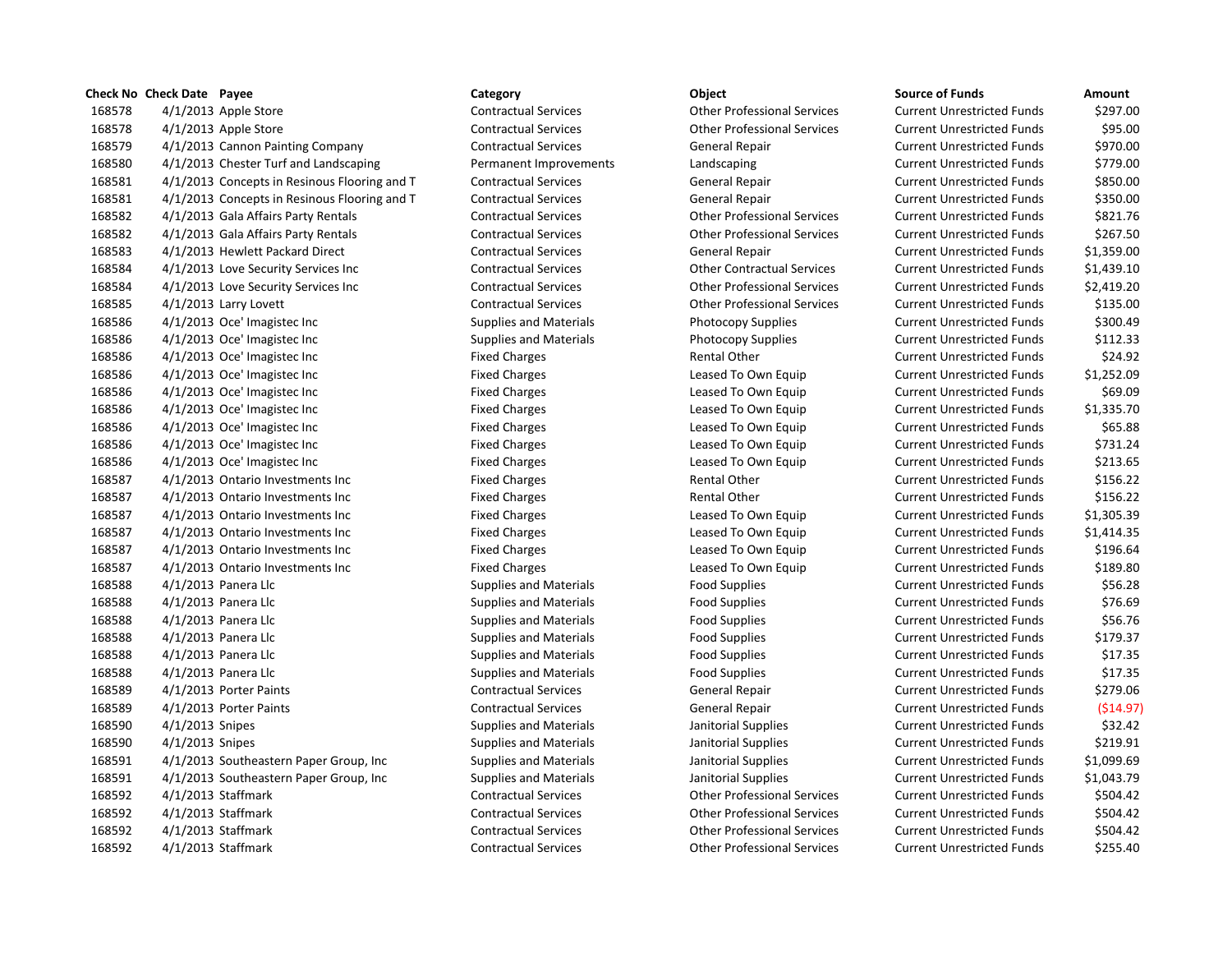4/1/2013 Staffmark Contractual Services Other Contractual Services Current Unrestricted Funds \$1,138.60 4/1/2013 Staffmark Contractual Services Other Professional Services Current Unrestricted Funds \$255.40 4/1/2013 Staffmark Contractual Services Other Contractual Services Current Unrestricted Funds \$1,050.28 4/1/2013 U Save Auto Rental Travel Travel Current Unrestricted Funds \$51.14 4/1/2013 U Save Auto Rental Travel Travel Current Unrestricted Funds \$59.46 4/1/2013 U Save Auto Rental Travel Travel Current Unrestricted Funds \$66.35 4/1/2013 U Save Auto Rental Travel Travel Current Unrestricted Funds \$119.92 4/1/2013 U Save Auto Rental Travel Travel Current Unrestricted Funds \$124.77 4/1/2013 Unifirst Corporation Contractual Services Other Professional Services Current Unrestricted Funds \$58.88 4/1/2013 Unifirst Corporation Contractual Services Other Professional Services Current Unrestricted Funds \$58.88 4/1/2013 Unifirst Corporation Contractual Services Other Professional Services Current Unrestricted Funds \$64.16 4/1/2013 Unifirst Corporation Contractual Services Other Professional Services Current Unrestricted Funds \$58.88 4/1/2013 Unifirst Corporation Contractual Services Other Professional Services Current Unrestricted Funds \$59.95 4/1/2013 Unifirst Corporation Contractual Services Other Professional Services Current Unrestricted Funds \$58.88 4/1/2013 Keck and Wood, Inc Permanent Improvements Fees, Arch, Eng & Other Master Plan \$8,537.50 4/1/2013 Keck and Wood, Inc Permanent Improvements Fees, Arch, Eng & Other Master Plan \$7,136.50 4/3/2013 Barwick and Associates, Llc Fixed Charges Rent Non State Current Unrestricted Funds \$2,724.00 4/3/2013 Chester Metropolitan District Contractual Services Utilities Current Unrestricted Funds \$215.70 4/4/2013 American Water Service Supplies and Materials Education Supplies Current Unrestricted Funds \$234.78 4/4/2013 Association of South Carolina Energ Contractual Services Registration Fee Current Unrestricted Funds \$25.00 4/4/2013 Association of South Carolina Energ Contractual Services Registration Fee Current Unrestricted Funds \$25.00 4/4/2013 Boykin and Davis Llc Contractual Services Legal Services Current Unrestricted Funds \$95.46 4/4/2013 Kiwanis Club of Rock Hill Fixed Charges Dues & Membership Fees Current Unrestricted Funds \$30.00 4/4/2013 Materials Management Officer Contractual Services Registration Fee Current Unrestricted Funds \$30.00 168627 4/4/2013 Metrographics extending Contractual Services and Advertising Current Unrestricted Funds \$425.00 4/4/2013 N-Oadn Fixed Charges Dues & Membership Fees Current Unrestricted Funds \$450.00 168631 4/4/2013 Petty Cash Supplies and Materials Food Supplies Current Unrestricted Funds \$15.89 4/4/2013 Petty Cash Supplies and Materials Food Supplies Current Unrestricted Funds \$9.76 168631 4/4/2013 Petty Cash Contractual Services Advertising Current Unrestricted Funds \$21.37 4/4/2013 Petty Cash Supplies and Materials Education Supplies Current Unrestricted Funds \$70.57 4/4/2013 York School District One Supplies and Materials Other Supplies Current Unrestricted Funds \$1,500.00 168646 4/4/2013 York Technical College Foundation Fixed Charges Rent Non State Current Unrestricted Funds \$6,666.64 4/5/2013 S C Dept of Employment and Workforc Travel In State Registration Fee Current Restricted Funds \$175.00 4/5/2013 Surveillance, Resources, and Invest Op Revenue - Other Current Unres SRI Current Unrestricted Funds \$327.00 4/5/2013 Surveillance, Resources, and Invest Op Revenue - Other Current Unres SRI Current Unrestricted Funds \$54.50 4/5/2013 S C Assoc of Student Fin Aid Admin Travel In State Registration Fee Current Unrestricted Funds \$180.00 4/9/2013 Surveillance, Resources, and Invest Contractual Services Other Professional Services Current Unrestricted Funds \$872.00 4/9/2013 Surveillance, Resources, and Invest Contractual Services Other Professional Services Current Unrestricted Funds \$1,526.00 4/9/2013 Surveillance, Resources, and Invest Contractual Services Other Professional Services Current Unrestricted Funds \$490.50 4/10/2013 Adams Outdoor Advertising of Nc Contractual Services Advertising Current Unrestricted Funds \$1,500.00 4/10/2013 Advanced Door Systems Contractual Services General Repair Current Unrestricted Funds \$300.00 4/10/2013 Advanced Door Systems Contractual Services General Repair Current Unrestricted Funds \$178.00 4/10/2013 Advanced Door Systems Contractual Services General Repair Current Unrestricted Funds \$9.54 4/10/2013 Airgas Usa, Llc Supplies and Materials Education Supplies Current Unrestricted Funds \$310.83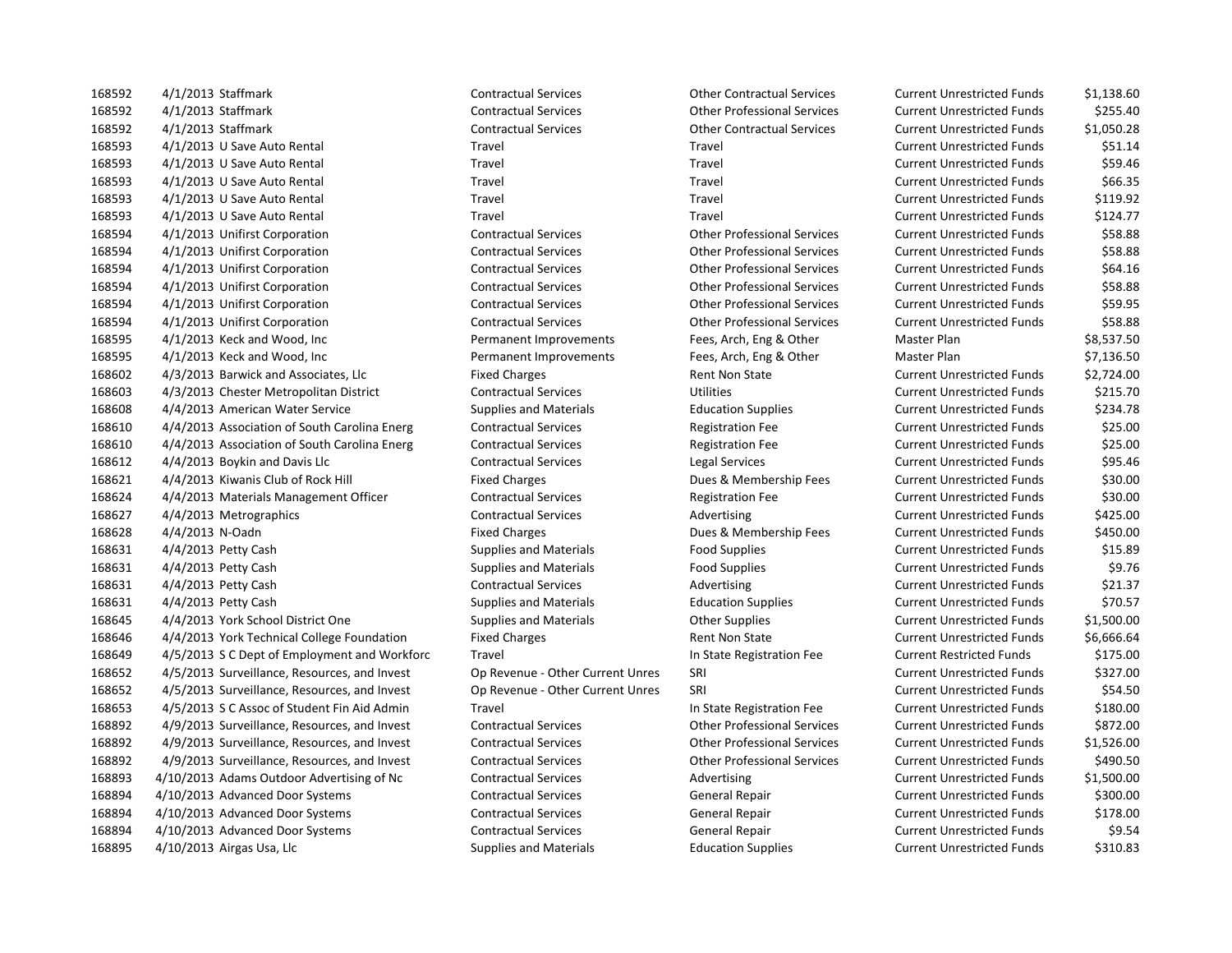168896 4/10/2013 Anderson Stamp and Engraving Supplies and Materials Current Unrestricted Funds 526.86 4/10/2013 Apple Computer Supplies and Materials Education Supplies Current Unrestricted Funds \$669.00 4/10/2013 Apple Computer Supplies and Materials Education Supplies Current Unrestricted Funds \$1,339.00 4/10/2013 Apple Computer Supplies and Materials Education Supplies Current Unrestricted Funds \$99.00 4/10/2013 Apple Computer Supplies and Materials Education Supplies Current Unrestricted Funds \$99.00 4/10/2013 Atlanta Dental Supply Supplies and Materials Other Supplies Current Unrestricted Funds \$1,800.00 4/10/2013 Atlanta Dental Supply Supplies and Materials Other Supplies Current Unrestricted Funds \$416.00 4/10/2013 Atlanta Dental Supply Supplies and Materials Other Supplies Current Unrestricted Funds \$50.00 4/10/2013 Atlanta Dental Supply Contractual Services General Repair Current Unrestricted Funds \$207.24 4/10/2013 B & K Pro Audio and Lighting Supplies and Materials Photographic & Audio Vs. Sup. Current Unrestricted Funds \$125.00 4/10/2013 B & K Pro Audio and Lighting Supplies and Materials Photographic & Audio Vs. Sup. Current Unrestricted Funds \$25.00 4/10/2013 Burgess Sales & Supply Contractual Services General Repair Current Unrestricted Funds \$330.00 4/10/2013 Burgess Sales & Supply Contractual Services General Repair Current Unrestricted Funds \$47.50 4/10/2013 Burgess Sales & Supply Contractual Services General Repair Current Unrestricted Funds \$19.00 4/10/2013 Burgess Sales & Supply Contractual Services General Repair Current Unrestricted Funds \$282.00 4/10/2013 Burgess Sales & Supply Contractual Services General Repair Current Unrestricted Funds \$40.00 4/10/2013 Burgess Sales & Supply Contractual Services General Repair Current Unrestricted Funds \$50.00 4/10/2013 C C Dickson Contractual Services General Repair Current Unrestricted Funds \$49.87 4/10/2013 Caretaker Management Service Inc Contractual Services Other Professional Services Current Unrestricted Funds \$850.00 168904 4/10/2013 Chef's Catering The Supplies and Materials Food Supplies Food Supplies Current Unrestricted Funds \$12,434.70 4/10/2013 City Electric Accounts - Sc Contractual Services General Repair Current Unrestricted Funds \$132.45 4/10/2013 City Electric Accounts - Sc Contractual Services General Repair Current Unrestricted Funds \$36.38 4/10/2013 Clark Fences Inc Contractual Services General Repair Current Unrestricted Funds \$3,874.00 4/10/2013 Clark Fences Inc Contractual Services General Repair Current Unrestricted Funds \$1,986.00 4/10/2013 Clegg's Termite & Pest Control Contractual Services Other Contractual Services Current Unrestricted Funds \$90.00 4/10/2013 Clegg's Termite & Pest Control Contractual Services Other Contractual Services Current Unrestricted Funds \$112.00 4/10/2013 Coastal Training Technologies Corpo Equipment Library Books, Maps & Film Current Unrestricted Funds \$245.00 4/10/2013 Coastal Training Technologies Corpo Equipment Library Books, Maps & Film Current Unrestricted Funds \$245.00 4/10/2013 Coastal Training Technologies Corpo Equipment Library Books, Maps & Film Current Unrestricted Funds \$245.00 4/10/2013 Coastal Training Technologies Corpo Equipment Library Books, Maps & Film Current Unrestricted Funds \$245.00 4/10/2013 Coastal Training Technologies Corpo Equipment Library Books, Maps & Film Current Unrestricted Funds \$245.00 4/10/2013 Coastal Training Technologies Corpo Equipment Library Books, Maps & Film Current Unrestricted Funds \$245.00 4/10/2013 Coastal Training Technologies Corpo Equipment Library Books, Maps & Film Current Unrestricted Funds \$245.00 4/10/2013 Coastal Training Technologies Corpo Equipment Library Books, Maps & Film Current Unrestricted Funds \$245.00 4/10/2013 Coastal Training Technologies Corpo Equipment Library Books, Maps & Film Current Unrestricted Funds \$245.00 4/10/2013 Coastal Training Technologies Corpo Equipment Library Books, Maps & Film Current Unrestricted Funds \$245.00 4/10/2013 Coastal Training Technologies Corpo Equipment Library Books, Maps & Film Current Unrestricted Funds \$11.23 4/10/2013 Cox's Rock Hill Inc Contractual Services Other Professional Services Current Unrestricted Funds \$1,710.00 4/10/2013 Cox's Rock Hill Inc Contractual Services Other Professional Services Current Unrestricted Funds (\$200.00) 4/10/2013 Dolores G Vees Contractual Services Education & Training Serv Current Unrestricted Funds \$1,125.00 4/10/2013 Education to Go Contractual Services Other Professional Services Current Unrestricted Funds \$715.00 4/10/2013 Education to Go Contractual Services Other Professional Services Current Unrestricted Funds (\$65.00) 4/10/2013 Elsevier Health Science Contractual Services Other Professional Services Current Restricted Funds \$630.00 168914 4/10/2013 Fort Mill B B Q Comp. Supplies and Materials Food Supplies Food Supplies Current Unrestricted Funds \$395.80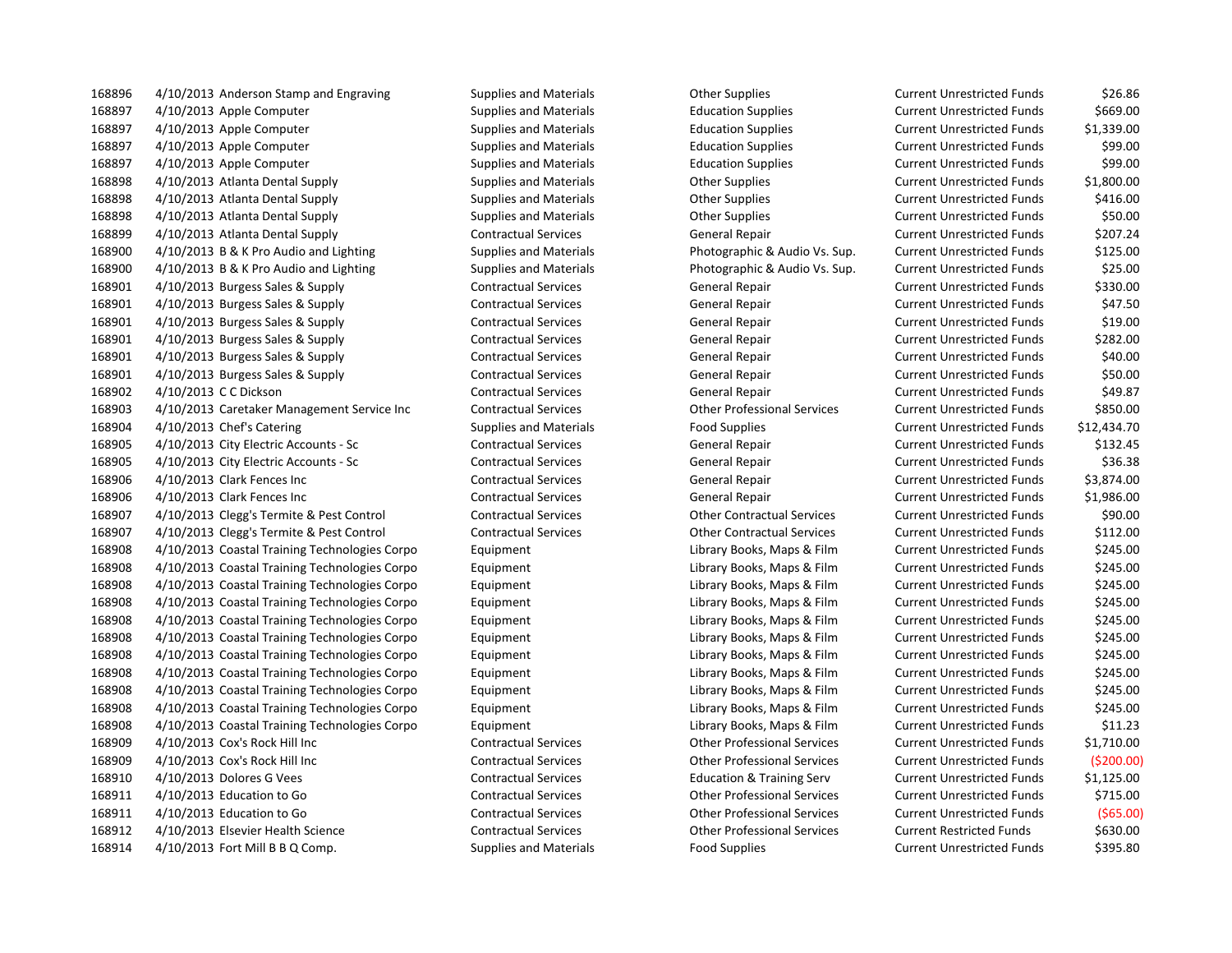4/10/2013 Gala Affairs Party Rentals Contractual Services Other Professional Services Current Unrestricted Funds \$221.49 4/10/2013 Gala Affairs Party Rentals Contractual Services Other Professional Services Current Unrestricted Funds \$187.25 4/10/2013 Gateway Supply Company Contractual Services General Repair Current Unrestricted Funds \$5,106.00 4/10/2013 Gateway Supply Company Contractual Services General Repair Current Unrestricted Funds \$201.16 4/10/2013 Gateway Supply Company Contractual Services General Repair Current Unrestricted Funds \$304.42 4/10/2013 Gateway Supply Company Contractual Services General Repair Current Unrestricted Funds \$197.60 4/10/2013 Gatlin Education Service Contractual Services Other Professional Services Current Unrestricted Funds \$1,695.00 4/10/2013 Graybar Electric Co Contractual Services General Repair Current Unrestricted Funds \$88.28 168919 4/10/2013 Honey Baked Ham Company Supplies and Materials Food Supplies Current Unrestricted Funds \$1,143.37 4/10/2013 Howard's General Contracting Permanent Improvements Other Permanent Imp State Def Maintenance \$57,520.35 4/10/2013 Interior Plantscapes Llc Contractual Services Other Contractual Services Current Unrestricted Funds \$268.00 4/10/2013 Interior Plantscapes Llc Contractual Services Other Contractual Services Current Unrestricted Funds \$268.00 4/10/2013 Interstate Fleet Services Supplies and Materials Motor Vehicle Current Unrestricted Funds \$283.78 168923 4/10/2013 Interstate Supply Company Inc Supplies and Materials Janitorial Supplies Current Unrestricted Funds \$627.20 168923 4/10/2013 Interstate Supply Company Inc Supplies and Materials Janitorial Supplies Current Unrestricted Funds \$617.60 168923 4/10/2013 Interstate Supply Company Inc Supplies and Materials Janitorial Supplies Current Unrestricted Funds \$358.50 168923 4/10/2013 Interstate Supply Company Inc Supplies and Materials Janitorial Supplies Current Unrestricted Funds \$513.60 168923 4/10/2013 Interstate Supply Company Inc Supplies and Materials Janitorial Supplies Current Unrestricted Funds \$513.20 168924 4/10/2013 Jacksons Kitchen Supplies and Materials Food Supplies Food Supplies Current Unrestricted Funds \$628.50 4/10/2013 Jacksons Kitchen Supplies and Materials Food Supplies Current Unrestricted Funds \$1,462.50 4/10/2013 Jer Group Inc Contractual Services Other Professional Services Current Unrestricted Funds \$230.00 4/10/2013 Lear's Welding Fabrication and Rigg Contractual Services Other Professional Services County Projects \$2,160.00 4/10/2013 Love Security Services Inc Contractual Services Other Professional Services Current Unrestricted Funds \$2,170.80 4/10/2013 Love Security Services Inc Contractual Services Other Contractual Services Current Unrestricted Funds \$2,149.20 168928 4/10/2013 Mc Alister's Deli Supplies and Materials Food Supplies Food Supplies Current Unrestricted Funds \$315.00 4/10/2013 Mc Alister's Deli Supplies and Materials Food Supplies Current Unrestricted Funds \$31.25 4/10/2013 Mc Alister's Deli Supplies and Materials Food Supplies Current Unrestricted Funds \$48.00 4/10/2013 Mc Alister's Deli Supplies and Materials Food Supplies Current Unrestricted Funds (\$0.02) 4/10/2013 McVeigh & Mangum Engineering, Inc Permanent Improvements Fees, Arch, Eng & Other County Projects \$1,420.00 168930 4/10/2013 Melanie Rowe Catering Supplies and Materials Food Supplies Food Supplies Current Unrestricted Funds \$1,078.03 4/10/2013 Mid-Carolina Ahec, Inc. Contractual Services Other Professional Services Current Unrestricted Funds \$44.00 4/10/2013 Mid-Carolina Ahec, Inc. Contractual Services Other Professional Services Current Unrestricted Funds \$80.00 4/10/2013 Mid-Carolina Ahec, Inc. Contractual Services Other Professional Services Current Unrestricted Funds \$25.00 4/10/2013 Mid-Carolina Ahec, Inc. Contractual Services Other Professional Services Current Unrestricted Funds \$240.00 4/10/2013 Jeffrey A. Monroe Contractual Services Other Professional Services Current Unrestricted Funds \$468.80 4/10/2013 Jeffrey A. Monroe Contractual Services Other Professional Services Current Unrestricted Funds \$275.00 4/10/2013 Jeffrey A. Monroe Contractual Services Other Professional Services Current Unrestricted Funds \$140.00 168933 4/10/2013 N R C C U a Supplies and Materials Major Supplies Magnet Current Unrestricted Funds 5803.08 168933 4/10/2013 N R C C U a Supplies and Materials Major Supplies Magior Supplies Current Unrestricted Funds \$125.00 4/10/2013 Ontario Investments Inc Fixed Charges Rental Other Current Unrestricted Funds \$156.22 4/10/2013 Palmetto Tire and Service Contractual Services General Repair Current Unrestricted Funds \$191.61 4/10/2013 Palmetto Tire and Service Contractual Services General Repair Current Unrestricted Funds \$17.95 4/10/2013 Palmetto Tire and Service Contractual Services General Repair Current Unrestricted Funds \$180.00

4/10/2013 Gala Affairs Party Rentals Contractual Services Other Professional Services Current Unrestricted Funds \$85.60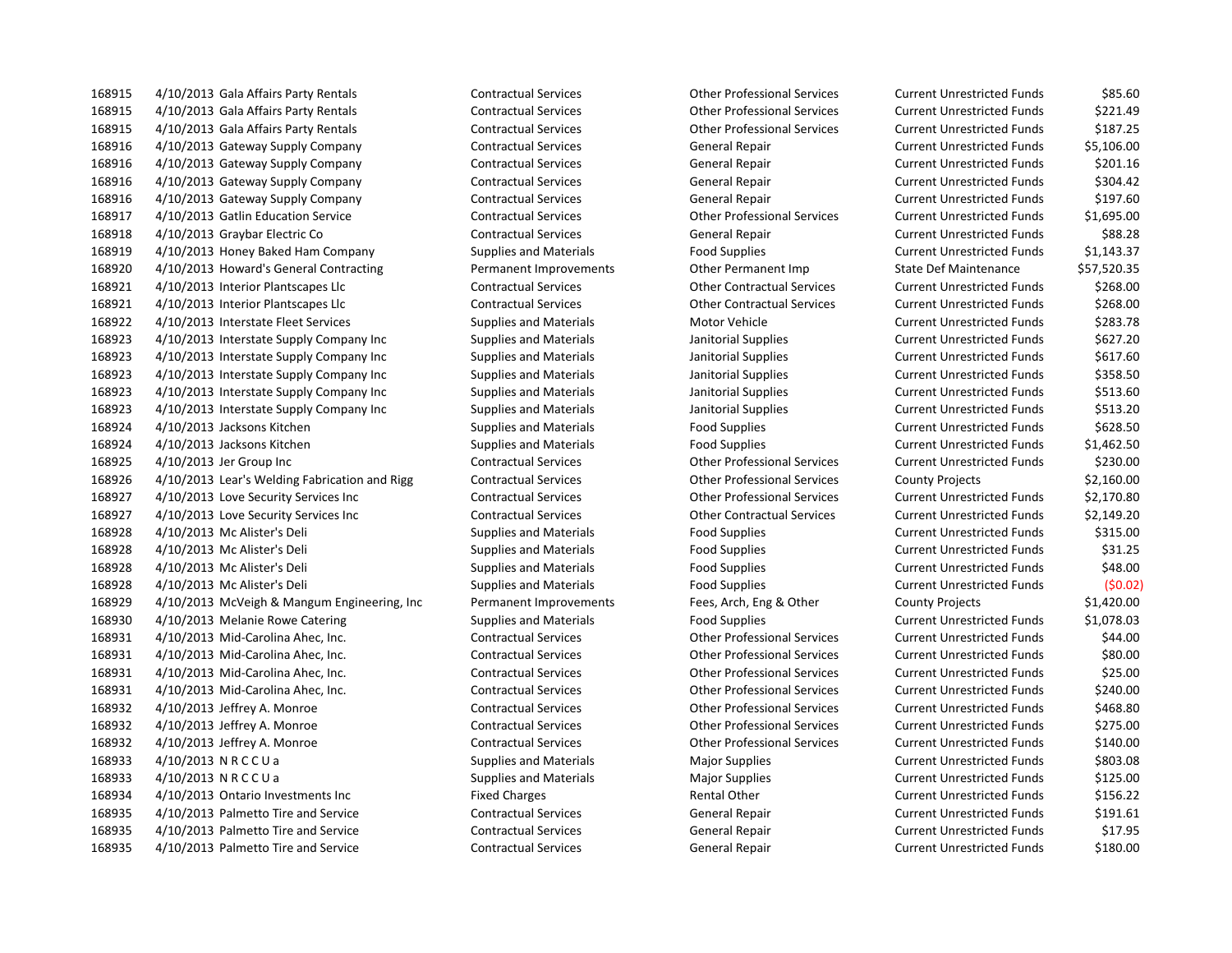168936 4/10/2013 Panera Llc Supplies and Materials Food Supplies Food Supplies Current Unrestricted Funds \$465.62 168936 4/10/2013 Panera Llc Supplies and Materials Food Supplies Food Supplies Current Unrestricted Funds 5407.50 168936 4/10/2013 Panera Llc Supplies and Materials Food Supplies Food Supplies Current Unrestricted Funds 5146.94 168936 4/10/2013 Panera Llc Supplies and Materials Food Supplies Food Supplies Current Unrestricted Funds \$113.17 4/10/2013 Porter Paints Contractual Services General Repair Current Unrestricted Funds \$116.29 4/10/2013 Porter Paints Contractual Services General Repair Current Unrestricted Funds \$313.94 4/10/2013 Quality Cleaning Janitor Services, Contractual Services Other Professional Services Current Unrestricted Funds \$395.00 4/10/2013 Saf Technologies Contractual Services Other Professional Services Current Unrestricted Funds \$390.00 4/10/2013 Snipes Supplies and Materials Janitorial Supplies Current Unrestricted Funds \$339.08 4/10/2013 Snipes Supplies and Materials Janitorial Supplies Current Unrestricted Funds \$364.44 4/10/2013 Southeastern Paper Group, Inc Supplies and Materials Janitorial Supplies Current Unrestricted Funds \$393.79 4/10/2013 Southeastern Paper Group, Inc Supplies and Materials Janitorial Supplies Current Unrestricted Funds \$584.43 4/10/2013 Staffmark Contractual Services Other Professional Services Current Unrestricted Funds \$504.42 4/10/2013 Staffmark Contractual Services Other Professional Services Current Unrestricted Funds \$498.03 4/10/2013 Stericycle Inc Contractual Services Other Professional Services Current Unrestricted Funds \$16.56 4/10/2013 Stericycle Inc Contractual Services Other Professional Services Current Unrestricted Funds \$115.86 4/10/2013 Stericycle Inc Contractual Services Other Professional Services Current Unrestricted Funds \$198.61 4/10/2013 U Save Auto Rental Travel Travel Current Unrestricted Funds \$61.54 4/10/2013 U Save Auto Rental Travel Travel Current Unrestricted Funds \$59.12 4/10/2013 U Save Auto Rental Travel Travel Current Unrestricted Funds \$50.98 4/10/2013 U Save Auto Rental Travel Travel Current Unrestricted Funds \$63.28 4/10/2013 Uni Guard Security Agency Inc Contractual Services Other Professional Services Current Unrestricted Funds \$85.50 4/10/2013 Waste Management of the Carolinas Contractual Services Utilities Current Unrestricted Funds \$180.69 4/10/2013 West Group Equipment Library Books, Maps & Film Current Unrestricted Funds \$648.20 4/11/2013 Sysco Food Services of Charlotte Ll Supplies and Materials Food Supplies Current Unrestricted Funds \$60.75 4/11/2013 Sysco Food Services of Charlotte Ll Supplies and Materials Food Supplies Current Unrestricted Funds \$1,164.61 4/11/2013 Sysco Food Services of Charlotte Ll Supplies and Materials Food Supplies Current Unrestricted Funds \$50.45 4/11/2013 Sysco Food Services of Charlotte Ll Supplies and Materials Food Supplies Current Unrestricted Funds \$1,096.46 4/11/2013 Sysco Food Services of Charlotte Ll Supplies and Materials Food Supplies Current Unrestricted Funds \$1,138.31 168955 4/11/2013 Sysco Food Services of Charlotte Ll Supplies and Materials Food Supplies Current Unrestricted Funds \$1,215.26 4/12/2013 Piedmont Carolina Chapter Ieha Contractual Services Registration Fee Current Unrestricted Funds \$50.00 4/12/2013 Piedmont Carolina Chapter Ieha Contractual Services Registration Fee Current Unrestricted Funds \$50.00 4/12/2013 Office of Insurance Services Current Liabilities State Opt Life Current Unrestricted Funds \$6,361.62 4/12/2013 Office of Insurance Services Current Liabilities State Dental Employee Current Unrestricted Funds \$4,881.84 4/12/2013 Office of Insurance Services Current Liabilities State Insurance Employee Current Unrestricted Funds \$164,895.08 4/12/2013 Office of Insurance Services Current Liabilities Dep Life Insurance Current Unrestricted Funds \$114.08 4/12/2013 Office of Insurance Services Current Liabilities Supp Long Term Disability Current Unrestricted Funds \$1,680.20 4/12/2013 Office of Insurance Services Current Liabilities Dental Plus Employee Current Unrestricted Funds \$3,629.26 4/12/2013 Office of Insurance Services Current Liabilities Tobacco Surcharge Current Unrestricted Funds \$1,300.00 4/12/2013 Office of Insurance Services Current Liabilities State Vison Plan Current Unrestricted Funds \$1,484.80 4/16/2013 Lancaster Tours Inc Current Assets Prepaid Expenses Current Unrestricted Funds \$1,755.00 4/16/2013 Chester Rental Uniform Supplies and Materials Clothing Supplies Current Unrestricted Funds \$12.18 4/16/2013 Chester Rental Uniform Current Liabilities Uniform Current Unrestricted Funds \$12.18 169026 4/16/2013 P B Appleton Customer Care Serv Supplies and Materials Postage Current Unrestricted Funds \$490.17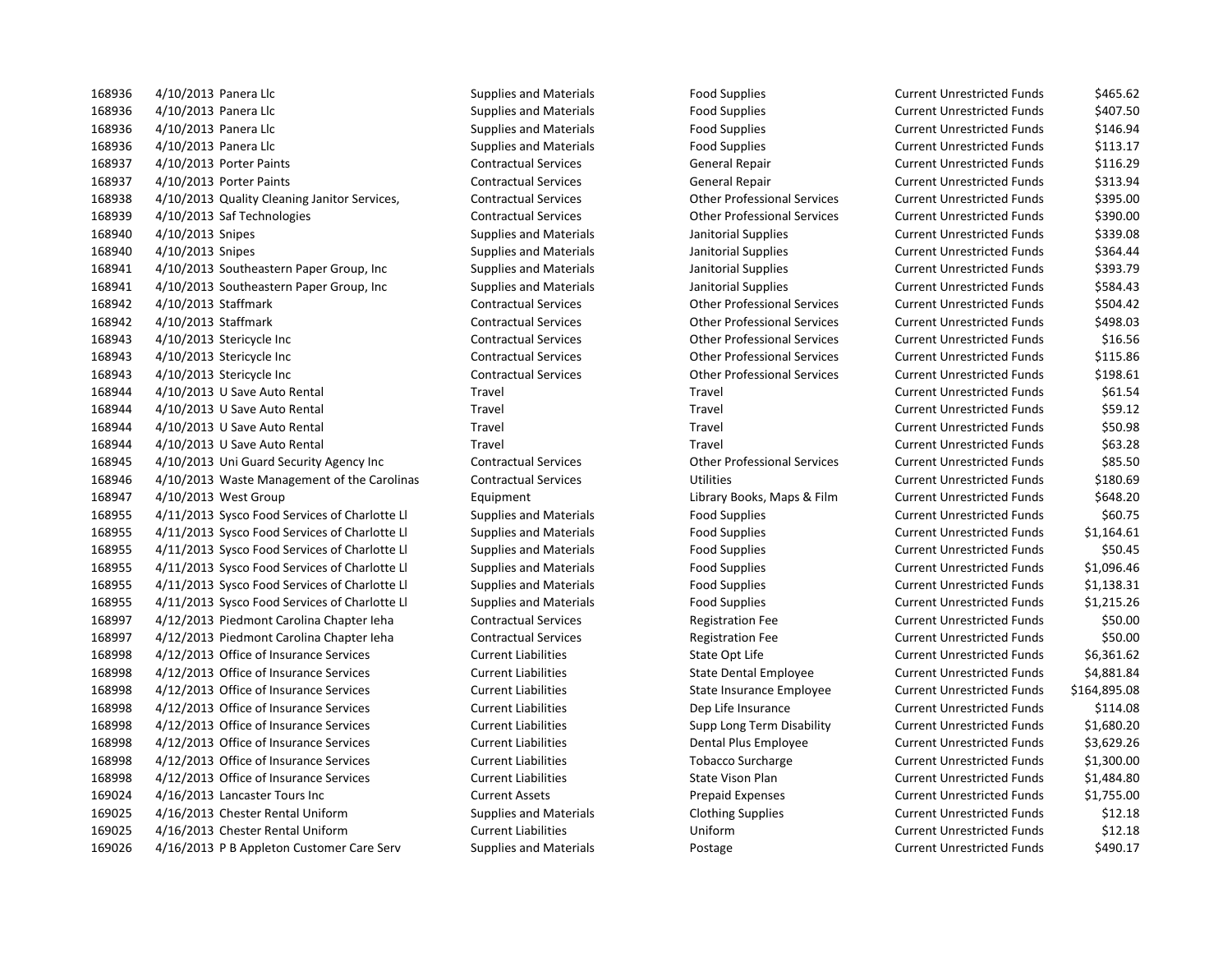4/16/2013 S C State Board for Tech and Comp E Contractual Services Data Processing Serv Current Unrestricted Funds \$16.00 4/16/2013 Boykin and Davis Llc Contractual Services Legal Services Current Unrestricted Funds \$2,993.42 4/16/2013 City Club of Rock Hill Fixed Charges Dues & Membership Fees Current Unrestricted Funds \$33.33 4/16/2013 York Technical College Foundation Fixed Charges Rent Non State Current Unrestricted Funds \$1,607.53 4/16/2013 York Technical College Foundation Fixed Charges Rent Non State Current Unrestricted Funds \$3,082.37 4/16/2013 York Technical College Foundation Fixed Charges Rent Non State Current Unrestricted Funds \$1,666.66 4/16/2013 York Technical College Foundation Fixed Charges Rent Non State Current Unrestricted Funds \$1,666.66 4/17/2013 Reserve Account Supplies and Materials Postage Current Unrestricted Funds \$6,000.00 4/18/2013 American Dental Assoc Fixed Charges Dues & Membership Fees Current Unrestricted Funds \$1,050.00 4/18/2013 American Dental Assoc Fixed Charges Dues & Membership Fees Current Unrestricted Funds \$1,050.00 4/18/2013 Award Company of America Supplies and Materials Other Supplies Current Unrestricted Funds \$187.00 4/18/2013 Chester County Development Assoc Fixed Charges Dues & Membership Fees Current Unrestricted Funds \$4,000.00 4/18/2013 Mc Alister's Deli Supplies and Materials Food Supplies Current Unrestricted Funds \$107.42 4/18/2013 Panera Llc Supplies and Materials Food Supplies Current Unrestricted Funds \$87.10 169044 4/18/2013 Panera Llc **Supplies and Materials** Food Supplies Food Supplies Current Unrestricted Funds 539.41 4/18/2013 Sled Contractual Services Other Professional Services Current Unrestricted Funds \$25.00 4/18/2013 Sled Contractual Services Other Professional Services Current Unrestricted Funds \$25.00 4/18/2013 Sled Contractual Services Other Professional Services Current Unrestricted Funds \$25.00 4/18/2013 Sled Contractual Services Other Professional Services Current Unrestricted Funds \$25.00 4/18/2013 Professional Media Group Llc Contractual Services Education & Training Serv Current Unrestricted Funds \$299.00 4/22/2013 Bank of America Current Liabilities A/P Bank of America Current Unrestricted Funds \$158,458.38 4/22/2013 S C Dept of Revenue Contractual Services Advertising Current Unrestricted Funds \$39.31 169052 4/22/2013 S C Dept of Revenue Supplies and Materials Coffice Supplies Current Unrestricted Funds \$92.27 4/22/2013 S C Dept of Revenue Supplies and Materials Other Supplies Current Unrestricted Funds \$1.51 4/22/2013 S C Dept of Revenue Miscellaneous Sales Tax Paid Current Unrestricted Funds \$3,790.83 4/22/2013 S C Dept of Revenue Current Liabilities Sales Tax Payable U7 Current Unrestricted Funds \$2,154.42 4/24/2013 Chester Metropolitan District Contractual Services Utilities Current Unrestricted Funds \$215.70 4/24/2013 Chester Metropolitan District Contractual Services Utilities Current Unrestricted Funds \$60.52 4/25/2013 Airgas Usa, Llc Supplies and Materials Education Supplies Current Unrestricted Funds \$47.67 4/25/2013 Airgas Usa, Llc Supplies and Materials Education Supplies Current Unrestricted Funds \$313.46 4/25/2013 Airgas Usa, Llc Supplies and Materials Education Supplies Current Unrestricted Funds \$275.56 4/25/2013 Airgas Usa, Llc Supplies and Materials Education Supplies Current Unrestricted Funds \$155.82 169074 4/25/2013 Alsco Supplies and Materials Supplies Major Supplies Current Unrestricted Funds S505.93 169075 4/25/2013 Anderson Stamp and Engraving Supplies and Materials Current Supplies Current Unrestricted Funds \$68.70 4/25/2013 Baker and Taylor Equipment Library Books, Maps & Film Current Unrestricted Funds \$73.84 4/25/2013 Baker and Taylor Equipment Library Books, Maps & Film Current Unrestricted Funds \$16.93 4/25/2013 Baker and Taylor Equipment Library Books, Maps & Film Current Unrestricted Funds \$83.49 4/25/2013 Baker and Taylor Equipment Library Books, Maps & Film Current Unrestricted Funds \$915.28 169077 4/25/2013 Bi Lo Supplies and Materials Food Supplies Food Supplies Current Unrestricted Funds \$170.55 169077 4/25/2013 Bi Lo Supplies and Materials Food Supplies Food Supplies Current Unrestricted Funds \$120.18 169077 4/25/2013 Bi Lo Supplies and Materials Food Supplies Food Supplies Current Unrestricted Funds \$59.26 4/25/2013 Bi Lo Supplies and Materials Food Supplies Current Unrestricted Funds \$20.95 169077 4/25/2013 Bi Lo Supplies and Materials Food Supplies Food Supplies Current Unrestricted Funds \$11.64 169077 4/25/2013 Bi Lo Supplies and Materials Food Supplies Food Supplies Current Unrestricted Funds \$14.37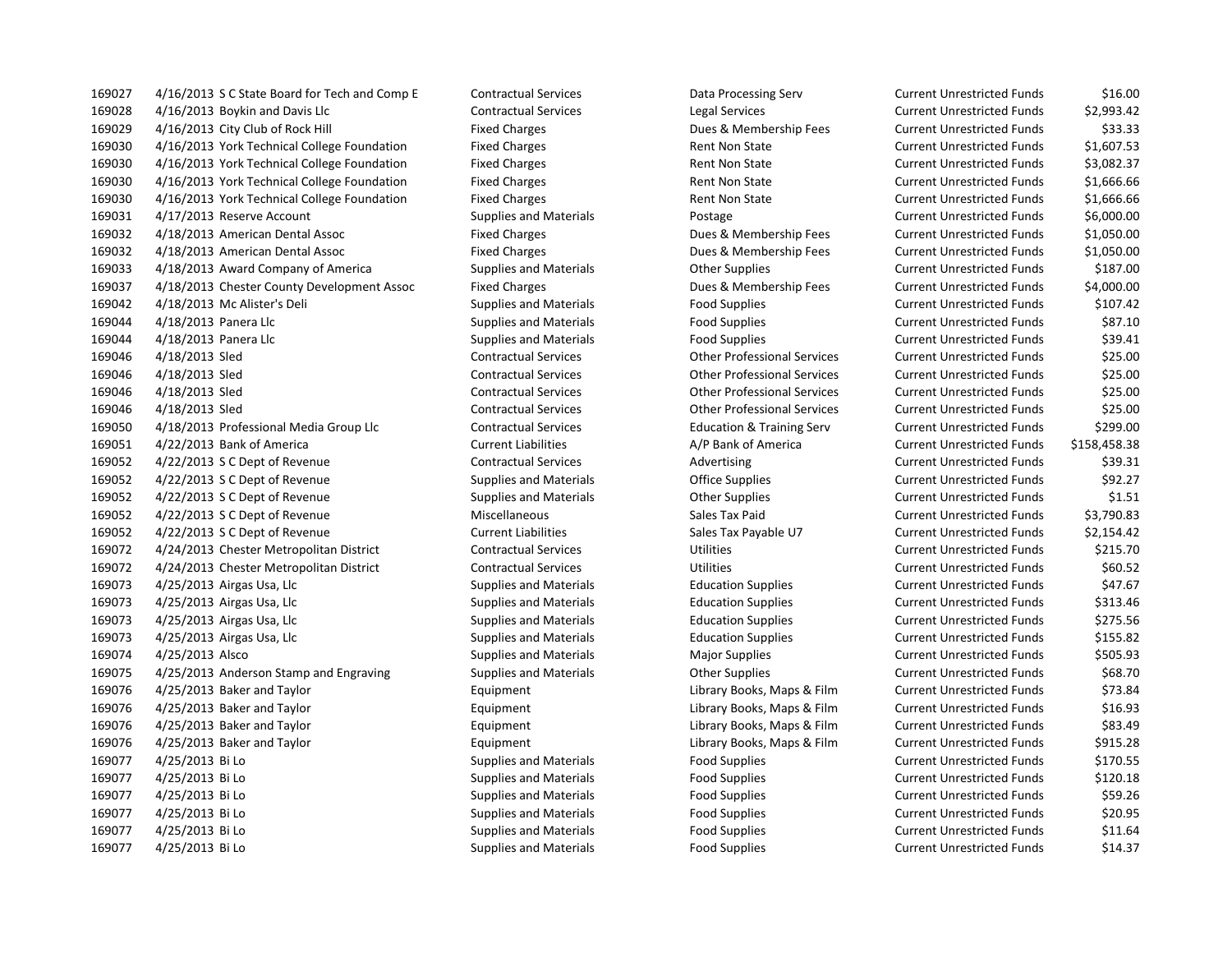169078 4/25/2013 Canteen Vending The Supplies and Materials Food Supplies Food Supplies Current Unrestricted Funds \$666.71 4/25/2013 Chester Turf and Landscaping Permanent Improvements Landscaping Current Unrestricted Funds \$779.00 4/25/2013 City Electric Accounts - Sc Contractual Services Other Professional Services Current Unrestricted Funds \$215.58 4/25/2013 City Electric Accounts - Sc Contractual Services General Repair Current Unrestricted Funds \$321.02 4/25/2013 City Electric Accounts - Sc Contractual Services General Repair Current Unrestricted Funds \$262.63 4/25/2013 City Electric Accounts - Sc Contractual Services General Repair Current Unrestricted Funds \$70.86 4/25/2013 City Electric Accounts - Sc Contractual Services General Repair Current Unrestricted Funds \$117.18 4/25/2013 City Electric Accounts - Sc Contractual Services General Repair Current Unrestricted Funds \$22.99 4/25/2013 City Electric Accounts - Sc Contractual Services General Repair Current Unrestricted Funds \$142.38 4/25/2013 City of Rock Hill Supplies and Materials Fuel Current Unrestricted Funds \$1,219.40 4/25/2013 City of Rock Hill Supplies and Materials Fuel Current Unrestricted Funds \$1,388.76 169084 4/25/2013 City of Rock Hill Supplies and Materials Fuel Fuel Current Unrestricted Funds \$119.76 4/25/2013 Cline Brandt Kochenower and Company Contractual Services Auditing, Acct, Fin. Services Current Unrestricted Funds \$3,500.00 169086 4/25/2013 Davenport Auto Repair & Collision C Supplies and Materials Motor Vehicle Current Unrestricted Funds \$770.34 169086 4/25/2013 Davenport Auto Repair & Collision C Supplies and Materials Motor Vehicle Current Unrestricted Funds \$150.00 169086 4/25/2013 Davenport Auto Repair & Collision C Supplies and Materials Motor Vehicle Current Unrestricted Funds \$225.00 4/25/2013 Davenport Auto Repair & Collision C Supplies and Materials Motor Vehicle Current Unrestricted Funds \$96.00 169086 4/25/2013 Davenport Auto Repair & Collision C Supplies and Materials Motor Vehicle Current Unrestricted Funds \$85.00 4/25/2013 Davenport Auto Repair & Collision C Supplies and Materials Motor Vehicle Current Unrestricted Funds \$30.00 4/25/2013 Dell Computer Corporation Supplies and Materials Education Supplies Current Unrestricted Funds \$831.54 4/25/2013 Dell Marketing Usa Lp Contractual Services Other Contractual Services Current Unrestricted Funds \$4,469.21 4/25/2013 Dell Marketing Usa Lp Contractual Services Other Contractual Services Current Unrestricted Funds \$1,117.31 4/25/2013 Dell Marketing Usa Lp Contractual Services Other Contractual Services Current Unrestricted Funds \$36.32 4/25/2013 Education to Go Contractual Services Other Professional Services Current Unrestricted Funds \$2.25 4/25/2013 Education to Go Contractual Services Other Professional Services Current Unrestricted Funds \$1,300.00 4/25/2013 Education to Go Contractual Services Other Professional Services Current Unrestricted Funds \$260.00 4/25/2013 Ellucian Inc Contractual Services Other Professional Services Current Unrestricted Funds \$1,125.00 4/25/2013 Ellucian Inc Contractual Services Other Professional Services Current Unrestricted Funds \$5,931.25 4/25/2013 Exclaimer Ltd Contractual Services Other Contractual Services Current Unrestricted Funds \$959.00 4/25/2013 Fastenal Contractual Services Other Contractual Services Current Unrestricted Funds \$120.63 4/25/2013 Ferguson Enterprises No 34 Contractual Services General Repair Current Unrestricted Funds \$30.69 4/25/2013 Ferguson Enterprises No 34 Contractual Services General Repair Current Unrestricted Funds \$33.27 4/25/2013 Fort Mill B B Q Comp. Supplies and Materials Food Supplies Current Unrestricted Funds \$72.00 169095 4/25/2013 Fort Mill B B Q Comp. Supplies and Materials Food Supplies Current Unrestricted Funds \$1,343.00 169095 4/25/2013 Fort Mill B B Q Comp. Supplies and Materials Food Supplies Current Unrestricted Funds \$1,615.80 169095 4/25/2013 Fort Mill B B Q Comp. Supplies and Materials Food Supplies Current Unrestricted Funds 5567.40 4/25/2013 Fortune Academy Inc Contractual Services Other Professional Services Current Unrestricted Funds \$1,327.80 4/25/2013 Fortune Academy Inc Contractual Services Other Professional Services Current Unrestricted Funds \$6,545.50 4/25/2013 Fortune Academy Inc Contractual Services Other Professional Services Current Unrestricted Funds \$2,280.30 4/25/2013 Garvin Design Group Inc Permanent Improvements Fees, Arch, Eng & Other Unexpended Plant \$4,761.45 4/25/2013 Gateway Supply Company Contractual Services General Repair Current Unrestricted Funds \$33.21 4/25/2013 Goodwyn Mills and Cawood, Inc Permanent Improvements Other Permanent Imp State Def Maintenance \$1,852.12 4/25/2013 Graybar Electric Co Contractual Services General Repair Current Unrestricted Funds \$103.60 169101 4/25/2013 Jacksons Kitchen Supplies and Materials Food Supplies Food Supplies Current Unrestricted Funds \$334.77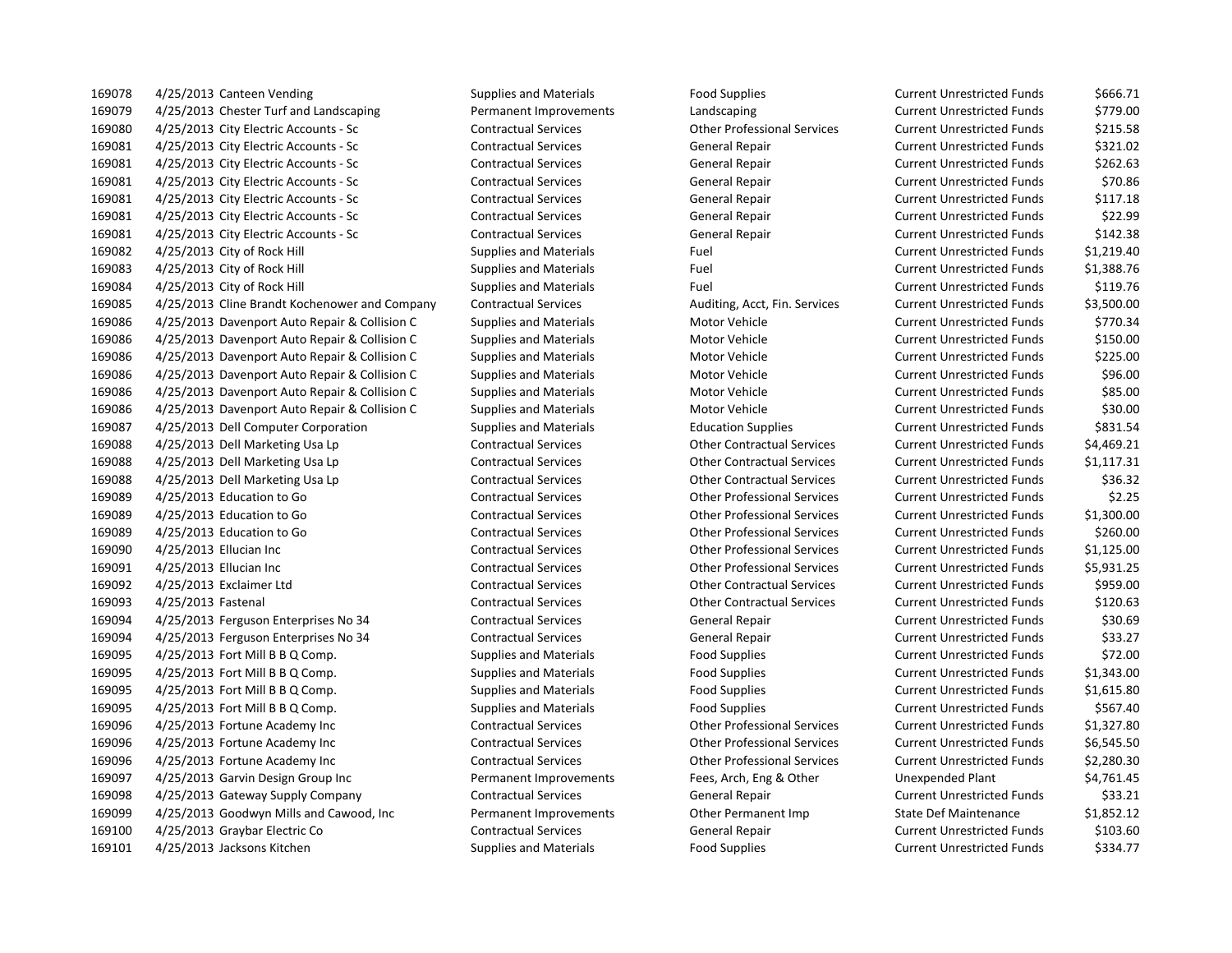4/25/2013 Larry Lovett Contractual Services Other Professional Services Current Unrestricted Funds \$135.00 4/25/2013 Lowes Home Centers Contractual Services General Repair Current Unrestricted Funds \$317.69 169104 4/25/2013 Melanie Rowe Catering Supplies and Materials Food Supplies Food Supplies Current Unrestricted Funds \$5,270.51 4/25/2013 Mid-Carolina Ahec, Inc. Contractual Services Other Professional Services Current Unrestricted Funds \$56.00 4/25/2013 Mid-Carolina Ahec, Inc. Contractual Services Other Professional Services Current Unrestricted Funds \$72.00 4/25/2013 Mid-Carolina Ahec, Inc. Contractual Services Other Professional Services Current Unrestricted Funds \$84.00 4/25/2013 Mid-Carolina Ahec, Inc. Contractual Services Other Professional Services Current Unrestricted Funds \$32.00 4/25/2013 Oce' Imagistec Inc Fixed Charges Leased To Own Equip Current Unrestricted Funds \$904.14 4/25/2013 Oce' Imagistec Inc Fixed Charges Leased To Own Equip Current Unrestricted Funds \$282.93 4/25/2013 Oce' Imagistec Inc Fixed Charges Leased To Own Equip Current Unrestricted Funds \$1,076.24 4/25/2013 Oce' Imagistec Inc Fixed Charges Leased To Own Equip Current Unrestricted Funds \$91.06 4/25/2013 Oce' Imagistec Inc Fixed Charges Leased To Own Equip Current Unrestricted Funds \$1,022.79 4/25/2013 Oce' Imagistec Inc Supplies and Materials Photocopy Supplies Current Unrestricted Funds \$95.82 4/25/2013 Oce' Imagistec Inc Supplies and Materials Photocopy Supplies Current Unrestricted Funds \$226.68 4/25/2013 Oce' Imagistec Inc Supplies and Materials Photocopy Supplies Current Restricted Funds \$50.25 4/25/2013 Oce' Imagistec Inc Fixed Charges Leased To Own Equip Current Unrestricted Funds \$59.94 4/25/2013 Ontario Investments Inc Fixed Charges Leased To Own Equip Current Unrestricted Funds \$1,414.35 4/25/2013 Ontario Investments Inc Fixed Charges Leased To Own Equip Current Unrestricted Funds \$1,305.39 4/25/2013 Ontario Investments Inc Fixed Charges Leased To Own Equip Current Unrestricted Funds \$189.80 4/25/2013 Ontario Investments Inc Fixed Charges Leased To Own Equip Current Unrestricted Funds \$196.64 4/25/2013 P B Appleton Customer Care Serv Supplies and Materials Postage Current Unrestricted Funds \$160.50 4/25/2013 Porter Paints Contractual Services General Repair Current Unrestricted Funds \$14.97 4/25/2013 Porter Paints Contractual Services General Repair Current Unrestricted Funds \$25.85 4/25/2013 Porter Paints Contractual Services General Repair Current Unrestricted Funds \$20.08 4/25/2013 Professional Printers Inc Contractual Services Printing Current Unrestricted Funds \$3,384.00 4/25/2013 Quick Fuel Supplies and Materials Fuel Current Unrestricted Funds \$1,456.44 4/25/2013 Record Storage Systems Contractual Services Data Processing Serv Current Unrestricted Funds \$161.70 4/25/2013 Redrock Software Corp Supplies and Materials Other Supplies Current Unrestricted Funds \$799.00 4/25/2013 S C Legislative Council Equipment Library Books, Maps & Film Current Unrestricted Funds \$175.00 4/25/2013 The Sherwin-Williams Co. Contractual Services General Repair Current Unrestricted Funds \$39.38 4/25/2013 The Sherwin-Williams Co. Contractual Services General Repair Current Unrestricted Funds \$31.97 4/25/2013 The Sherwin-Williams Co. Contractual Services General Repair Current Unrestricted Funds \$94.16 4/25/2013 The Sherwin-Williams Co. Contractual Services General Repair Current Unrestricted Funds \$18.36 4/25/2013 The Sherwin-Williams Co. Contractual Services General Repair Current Unrestricted Funds \$23.54 4/25/2013 The Sherwin-Williams Co. Contractual Services General Repair Current Unrestricted Funds \$50.24 4/25/2013 The Sherwin-Williams Co. Contractual Services General Repair Current Unrestricted Funds \$47.08 4/25/2013 The Sherwin-Williams Co. Contractual Services General Repair Current Unrestricted Funds \$23.79 4/25/2013 Simplex Grinnell Lp Contractual Services Other Professional Services Current Unrestricted Funds \$275.00 4/25/2013 Snipes Supplies and Materials Janitorial Supplies Current Unrestricted Funds \$626.16 4/25/2013 Snipes Supplies and Materials Janitorial Supplies Current Unrestricted Funds \$76.18 4/25/2013 Southeastern Paper Group, Inc Supplies and Materials Janitorial Supplies Current Unrestricted Funds \$1,458.25 4/25/2013 Staffmark Contractual Services Other Contractual Services Current Unrestricted Funds \$1,193.80 4/25/2013 Staffmark Contractual Services Other Professional Services Current Unrestricted Funds \$255.40 4/25/2013 Staffmark Contractual Services Other Professional Services Current Unrestricted Funds \$504.42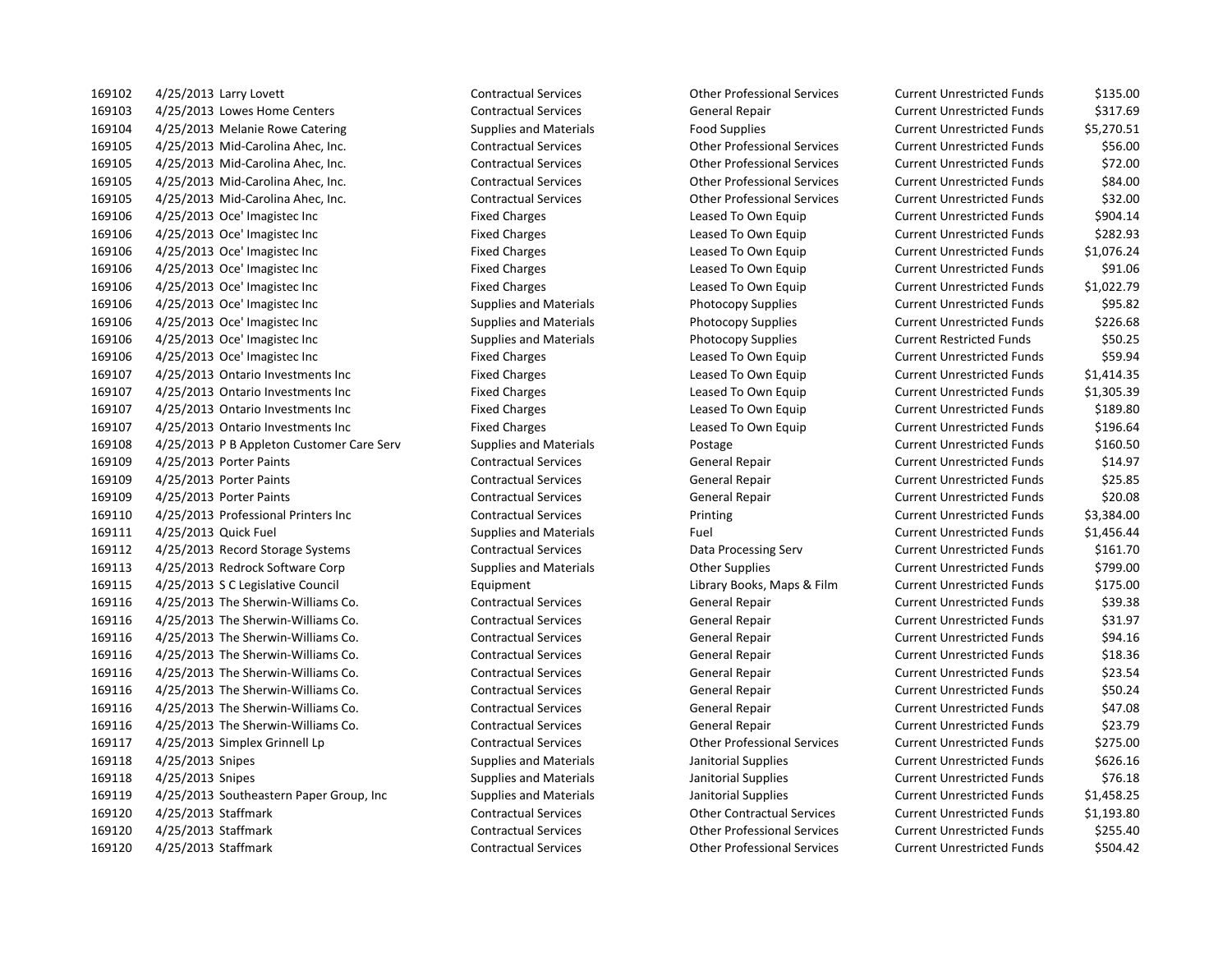4/25/2013 Staffmark Contractual Services Other Contractual Services Current Unrestricted Funds \$1,193.80 4/25/2013 Staffmark Contractual Services Other Professional Services Current Unrestricted Funds \$255.40 4/25/2013 Staffmark Contractual Services Other Contractual Services Current Unrestricted Funds \$995.08 4/25/2013 Staffmark Contractual Services Other Professional Services Current Unrestricted Funds \$255.40 4/25/2013 Staffmark Contractual Services Other Contractual Services Current Unrestricted Funds \$1,105.48 4/25/2013 Staffmark Contractual Services Other Professional Services Current Unrestricted Funds \$255.40 4/25/2013 Staples Business Advantage Supplies and Materials Other Supplies Current Restricted Funds \$2,771.10 169121 4/25/2013 Staples Business Advantage Supplies and Materials Current Restricted Funds Supplies Advantage Supplies and Materials Current Restricted Funds States States States of the Supplies and Materials Current Rest 4/25/2013 Unified Av Systems Supplies and Materials Other Supplies Current Unrestricted Funds \$1,614.60 4/25/2013 Unified Av Systems Supplies and Materials Other Supplies Current Unrestricted Funds \$807.30 4/25/2013 Unified Av Systems Supplies and Materials Other Supplies Current Unrestricted Funds \$1,345.50 4/25/2013 West Group Equipment Library Books, Maps & Film Current Unrestricted Funds \$648.20 4/25/2013 West Group Equipment Library Books, Maps & Film Current Unrestricted Funds \$472.80 169125 4/25/2013 Wilson Nursery **Supplies and Materials** Other Supplies County Projects \$640.00 169125 4/25/2013 Wilson Nursery **Supplies and Materials** County Projects County Projects \$680.00 169125 4/25/2013 Wilson Nursery **Supplies and Materials** County Projects County Projects \$360.00 169125 4/25/2013 Wilson Nursery **Supplies and Materials** Other Supplies County Projects \$216.00 4/25/2013 C C Dickson Contractual Services General Repair Current Unrestricted Funds \$220.59 4/25/2013 Career Step Llc Contractual Services Other Professional Services Current Unrestricted Funds \$2,233.95 4/25/2013 Career Step Llc Contractual Services Other Professional Services Current Unrestricted Funds \$1,659.95 4/25/2013 Cox's Rock Hill Inc Contractual Services Other Professional Services Current Unrestricted Funds \$1,215.00 4/25/2013 Unifirst Corporation Contractual Services Other Professional Services Current Unrestricted Funds \$59.95 4/25/2013 Unifirst Corporation Contractual Services Other Professional Services Current Unrestricted Funds \$59.95 4/25/2013 Unifirst Corporation Contractual Services Other Professional Services Current Unrestricted Funds \$60.83 4/26/2013 White Office Furniture Supplies and Materials Other Supplies Current Unrestricted Funds \$50.00 169136 4/26/2013 White Office Furniture Supplies and Materials Current Unrestricted Funds 5400.00 4/26/2013 White Office Furniture Supplies and Materials Other Supplies Current Unrestricted Funds \$200.00 4/26/2013 Business Card Travel In State Lodging Current Restricted Funds \$156.00 4/26/2013 Business Card Travel In State Lodging Current Restricted Funds \$156.00 4/26/2013 Business Card Travel In State Misc Travel Exp Current Restricted Funds \$52.54 4/26/2013 Business Card Travel In State Lodging Current Unrestricted Funds \$2.90 4/26/2013 Business Card Travel In State Lodging Current Unrestricted Funds \$2.90 4/26/2013 Business Card Travel Out of State Lodging Current Unrestricted Funds \$205.20 4/26/2013 Business Card Travel Out of State Lodging Current Restricted Funds \$591.57 4/26/2013 Business Card Travel Out of State Air Trans Current Unrestricted Funds \$50.00 4/26/2013 Business Card Travel Out of State Misc Travel Current Unrestricted Funds \$18.00 4/26/2013 Business Card Travel Out of State Lodging Current Unrestricted Funds \$287.75 4/26/2013 Business Card Travel Out of State Lodging Current Restricted Funds \$499.53 4/26/2013 Business Card Travel In State Misc Travel Exp Current Unrestricted Funds \$15.00 4/26/2013 Business Card Travel Out of State Lodging Current Unrestricted Funds \$781.95 4/26/2013 Business Card Op Revenue - Other Current Unres CLEP Current Unrestricted Funds \$637.00 4/26/2013 Business Card Contractual Services Other Contractual Services Current Unrestricted Funds \$829.21 4/26/2013 Business Card Supplies and Materials Food Supplies Current Unrestricted Funds \$100.00

4/25/2013 Staffmark Contractual Services Other Professional Services Current Unrestricted Funds \$504.42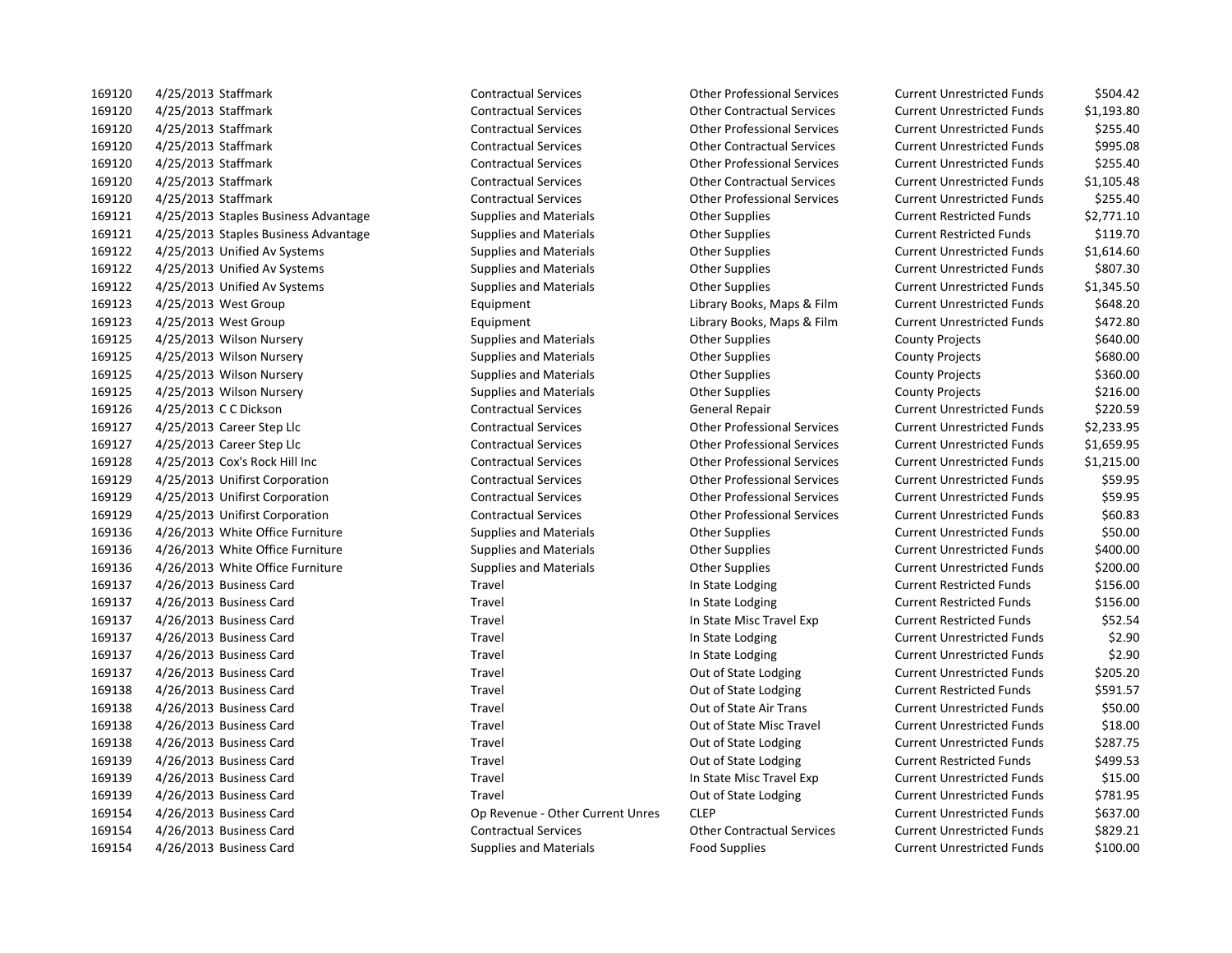169154 4/26/2013 Business Card Supplies and Materials Food Supplies Current Unrestricted Funds \$33.34 169154 4/26/2013 Business Card Supplies and Materials Food Supplies Current Unrestricted Funds \$140.00 169154 4/26/2013 Business Card Contractual Services Other Professional Services Current Restricted Funds \$288.45 169155 4/26/2013 Business Card Travel In State Misc Travel Exp Current Unrestricted Funds \$92.11 169155 4/26/2013 Business Card Travel In State Lodging Current Unrestricted Funds \$437.22 169155 4/26/2013 Business Card Travel In State Lodging Current Unrestricted Funds \$437.22 169155 4/26/2013 Business Card Travel In State Lodging Current Unrestricted Funds \$437.22 169155 4/26/2013 Business Card Travel In State Lodging Current Unrestricted Funds \$437.22 169158 4/26/2013 Assessment Technologies Institute Op Revenue - Other Current Unres ATI Current Unrestricted Funds \$973.70 169158 4/26/2013 Assessment Technologies Institute Op Revenue - Other Current Unres ATI Current Unrestricted Funds \$1,265.81 169159 4/26/2013 Chester Metropolitan District Contractual Services Utilities Current Unrestricted Funds \$83.00 169160 4/26/2013 Educause Travel Out of State Registration Fees Current Unrestricted Funds \$465.00 169161 4/26/2013 Honey Baked Ham Company Supplies and Materials Food Supplies Current Unrestricted Funds \$272.58 169162 4/26/2013 Professional Media Group Llc Travel Out of State Registration Fees Current Unrestricted Funds \$745.00 169166 4/29/2013 S C State Board for Tech and Comp E Current Restricted Revenue Current Restricted Revenue Current Restricted Funds \$59.43 169166 4/29/2013 S C State Board for Tech and Comp E Current Restricted Revenue Current Restricted Revenue Current Restricted Funds \$0.00 169169 4/30/2013 Barnes and Noble College Bookstore Current Liabilities A/P CE Students Barnes & Noble Current Unrestricted Funds \$45.85 169169 4/30/2013 Barnes and Noble College Bookstore Current Liabilities A/P CE Students Barnes & Noble Current Unrestricted Funds \$185.72 169169 4/30/2013 Barnes and Noble College Bookstore Current Liabilities A/P CE Students Barnes & Noble Current Unrestricted Funds \$64.87 169169 4/30/2013 Barnes and Noble College Bookstore Current Liabilities A/P CE Students Barnes & Noble Current Unrestricted Funds \$3,040.40 169169 4/30/2013 Barnes and Noble College Bookstore Current Liabilities A/P CE Students Barnes & Noble Current Unrestricted Funds \$13.89 169169 4/30/2013 Barnes and Noble College Bookstore Current Liabilities A/P CE Students Barnes & Noble Current Unrestricted Funds \$1,172.30 169170 4/30/2013 Barnes and Noble College Bookstore Current Liabilities A/P Student Barnes & Noble Current Unrestricted Funds \$7,436.15 E0004777 4/1/2013 YTC Employee Travel Travel Travel Cut of State Air Trans Current Unrestricted Funds \$523.20 E0004777 4/1/2013 YTC Employee Travel Travel Travel Cut of State Misc Travel Current Unrestricted Funds \$40.00 E0004777 4/1/2013 YTC Employee Travel Travel Travel Cut of State Other Trans Current Unrestricted Funds \$19.25 E0004777 4/1/2013 YTC Employee Travel Travel Travel Cut of State Lodging Current Unrestricted Funds \$789.24 E0004777 4/1/2013 YTC Employee Travel Travel Travel Current Current Unrestricted Funds \$565.00 E0004777 4/1/2013 YTC Employee Travel Travel Travel Out of State Meals Current Unrestricted Funds \$87.00 E0004778 4/1/2013 YTC Employee Travel Travel Travel Cut of State Priv Auto Current Unrestricted Funds \$130.80 E0004779 4/1/2013 YTC Employee Travel Travel Travel Out of State Meals Current Unrestricted Funds \$121.00 E0004779 4/1/2013 YTC Employee Travel Travel Travel Non Deductible Meals Current Unrestricted Funds \$7.00 E0004808 4/9/2013 YTC Employee Travel Travel Travel In State Priv Auto Current Unrestricted Funds \$27.05 E0004809 4/9/2013 YTC Employee Travel Travel Travel Travel In State Priv Auto Current Restricted Funds \$100.52 E0004810 4/9/2013 YTC Employee Travel Travel Travel Travel In State Priv Auto Current Unrestricted Funds \$83.62 E0004811 4/9/2013 YTC Employee Travel Travel Travel In State Priv Auto Current Unrestricted Funds \$301.71 E0004812 4/9/2013 YTC Employee Contractual Services Education & Training Serv Current Unrestricted Funds \$2,000.00 E0004813 4/9/2013 YTC Employee Travel Travel Current Unrestricted Funds \$151.95 E0004813 4/9/2013 YTC Employee Supplies and Materials Other Supplies Current Unrestricted Funds \$94.48 E0004813 4/9/2013 YTC Employee Contractual Services General Repair Current Unrestricted Funds \$31.01 E0004813 4/9/2013 YTC Employee Travel Travel Current Unrestricted Funds \$32.00 E0004814 4/9/2013 YTC Employee Contractual Services Education & Training Serv Current Unrestricted Funds \$2,000.00 E0004815 4/9/2013 YTC Employee Travel Travel Travel In State Priv Auto Current Unrestricted Funds \$46.32 E0004816 4/9/2013 YTC Employee Travel Travel Travel In State Priv Auto Current Unrestricted Funds \$13.53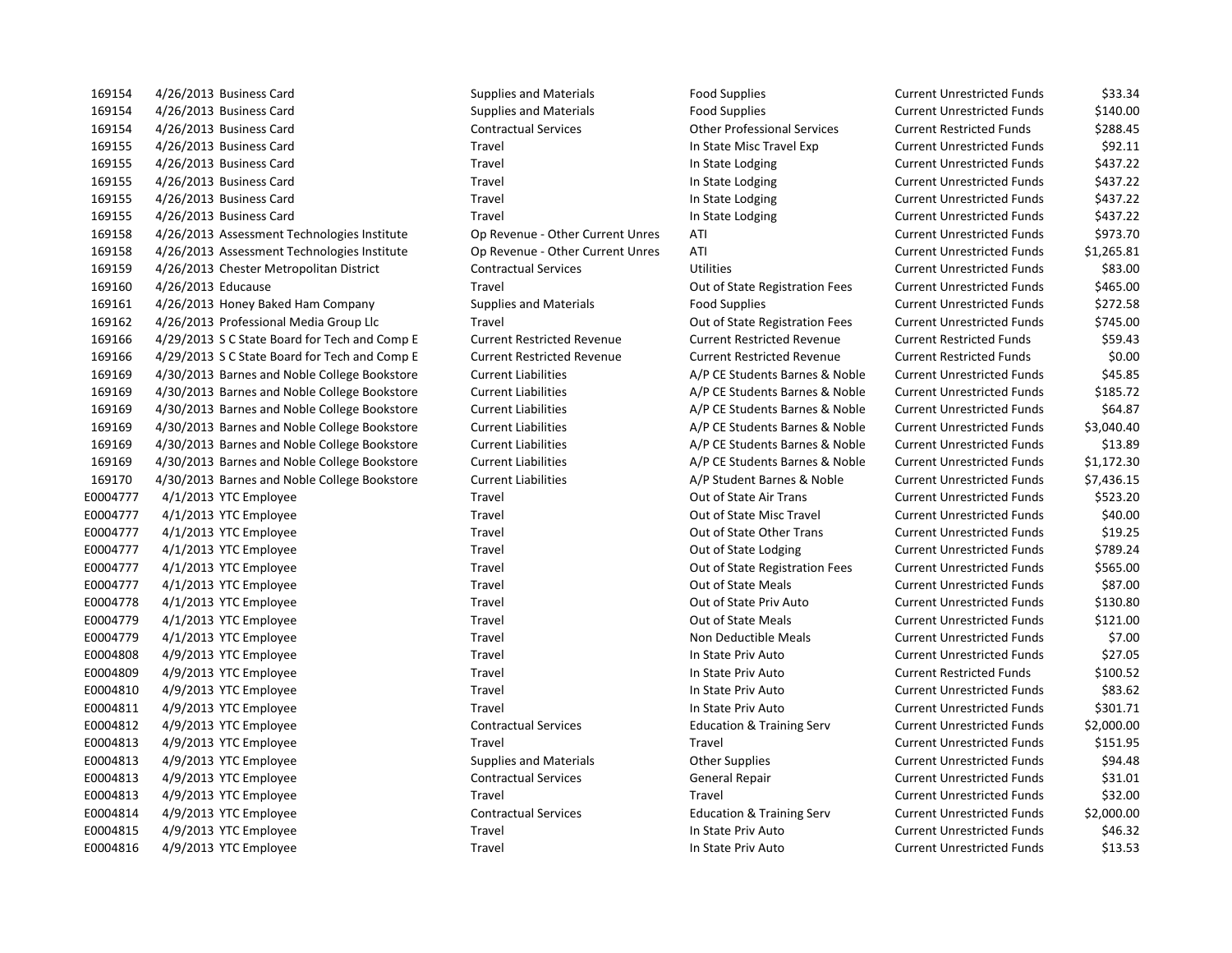| E0004817 | 4/9/2013 YTC Employee  | Travel                      | In State Priv Auto             | <b>Current Unrestricted Funds</b> | \$696.06 |
|----------|------------------------|-----------------------------|--------------------------------|-----------------------------------|----------|
| E0004818 | 4/9/2013 YTC Employee  | Travel                      | In State Priv Auto             | <b>Current Unrestricted Funds</b> | \$81.36  |
| E0004818 | 4/9/2013 YTC Employee  | Travel                      | Non Deductible Meals           | <b>Current Unrestricted Funds</b> | \$7.00   |
| E0004818 | 4/9/2013 YTC Employee  | Travel                      | In State Priv Auto             | <b>Current Unrestricted Funds</b> | \$81.36  |
| E0004818 | 4/9/2013 YTC Employee  | Travel                      | Non Deductible Meals           | <b>Current Unrestricted Funds</b> | \$7.00   |
| E0004819 | 4/9/2013 YTC Employee  | Travel                      | In State Priv Auto             | <b>Current Unrestricted Funds</b> | \$584.97 |
| E0004820 | 4/9/2013 YTC Employee  | Travel                      | In State Priv Auto             | <b>Current Unrestricted Funds</b> | \$33.74  |
| E0004821 | 4/10/2013 YTC Employee | Travel                      | In State Priv Auto             | <b>Current Unrestricted Funds</b> | \$111.00 |
| E0004821 | 4/10/2013 YTC Employee | Travel                      | In State Priv Auto             | <b>Current Unrestricted Funds</b> | \$141.25 |
| E0004822 | 4/10/2013 YTC Employee | Travel                      | In State Priv Auto             | <b>Current Unrestricted Funds</b> | \$81.36  |
| E0004823 | 4/10/2013 YTC Employee | Travel                      | In State Priv Auto             | <b>Current Unrestricted Funds</b> | \$26.18  |
| E0004824 | 4/10/2013 YTC Employee | Travel                      | In State Priv Auto             | <b>Current Unrestricted Funds</b> | \$40.68  |
| E0004825 | 4/11/2013 YTC Employee | Travel                      | In State Priv Auto             | <b>Current Unrestricted Funds</b> | \$22.93  |
| E0004826 | 4/11/2013 YTC Employee | Travel                      | In State Priv Auto             | <b>Current Unrestricted Funds</b> | \$241.55 |
| E0004826 | 4/11/2013 YTC Employee | Travel                      | In State Priv Auto             | <b>Current Unrestricted Funds</b> | \$115.71 |
| E0004827 | 4/11/2013 YTC Employee | Travel                      | In State Priv Auto             | <b>Current Unrestricted Funds</b> | \$81.72  |
| E0004827 | 4/11/2013 YTC Employee | Travel                      | In State Priv Auto             | <b>Current Unrestricted Funds</b> | \$36.46  |
| E0004829 | 4/12/2013 YTC Employee | Travel                      | Out of State Meals             | <b>Current Unrestricted Funds</b> | \$98.00  |
| E0004831 | 4/12/2013 YTC Employee | Travel                      | Out of State Priv Auto         | <b>Current Unrestricted Funds</b> | \$31.35  |
| E0004831 | 4/12/2013 YTC Employee | Travel                      | Out of State Meals             | <b>Current Unrestricted Funds</b> | \$128.00 |
| E0004836 | 4/12/2013 YTC Employee | Travel                      | Out of State Priv Auto         | <b>Current Unrestricted Funds</b> | \$147.75 |
| E0004836 | 4/12/2013 YTC Employee | Travel                      | Out of State Lodging           | <b>Current Unrestricted Funds</b> | \$319.68 |
| E0004836 | 4/12/2013 YTC Employee | Travel                      | Out of State Registration Fees | <b>Current Unrestricted Funds</b> | \$165.00 |
| E0004836 | 4/12/2013 YTC Employee | Travel                      | Out of State Meals             | <b>Current Unrestricted Funds</b> | \$57.00  |
| E0004839 | 4/12/2013 YTC Employee | Travel                      | In State Priv Auto             | <b>Current Unrestricted Funds</b> | \$111.00 |
| E0004840 | 4/12/2013 YTC Employee | Travel                      | In State Lodging               | <b>Current Unrestricted Funds</b> | \$110.88 |
| E0004840 | 4/12/2013 YTC Employee | Travel                      | In State Meals                 | <b>Current Unrestricted Funds</b> | \$19.00  |
| E0004840 | 4/12/2013 YTC Employee | Travel                      | In State Misc Travel Exp       | <b>Current Unrestricted Funds</b> | \$41.92  |
| E0004846 | 4/16/2013 YTC Employee | Travel                      | In State Priv Auto             | <b>Current Unrestricted Funds</b> | \$242.38 |
| E0004846 | 4/16/2013 YTC Employee | Travel                      | In State Lodging               | <b>Current Unrestricted Funds</b> | \$221.76 |
| E0004846 | 4/16/2013 YTC Employee | Travel                      | In State Misc Travel Exp       | <b>Current Unrestricted Funds</b> | \$19.90  |
| E0004846 | 4/16/2013 YTC Employee | Travel                      | In State Meals                 | <b>Current Unrestricted Funds</b> | \$30.00  |
| E0004847 | 4/16/2013 YTC Employee | Travel                      | In State Priv Auto             | <b>Current Unrestricted Funds</b> | \$226.00 |
| E0004847 | 4/16/2013 YTC Employee | Travel                      | In State Meals                 | <b>Current Unrestricted Funds</b> | \$30.00  |
| E0004848 | 4/16/2013 YTC Employee | <b>Contractual Services</b> | Telephone                      | <b>Current Restricted Funds</b>   | \$154.70 |
| E0004848 | 4/16/2013 YTC Employee | <b>Contractual Services</b> | Telephone                      | <b>Current Restricted Funds</b>   | \$148.18 |
| E0004849 | 4/16/2013 YTC Employee | Travel                      | Out of State Priv Auto         | <b>Current Unrestricted Funds</b> | \$36.16  |
| E0004849 | 4/16/2013 YTC Employee | Travel                      | In State Priv Auto             | <b>Current Unrestricted Funds</b> | \$197.75 |
| E0004851 | 4/17/2013 YTC Employee | Travel                      | In State Priv Auto             | <b>Current Restricted Funds</b>   | \$75.15  |
| E0004851 | 4/17/2013 YTC Employee | Travel                      | Travel                         | <b>Current Restricted Funds</b>   | \$73.39  |
| E0004851 | 4/17/2013 YTC Employee | Travel                      | In State Priv Auto             | <b>Current Restricted Funds</b>   | \$71.76  |
| E0004851 | 4/17/2013 YTC Employee | Travel                      | Non Deductible Meals           | <b>Current Restricted Funds</b>   | \$7.00   |
| E0004852 | 4/18/2013 YTC Employee | Travel                      | In State Priv Auto             | <b>Current Unrestricted Funds</b> | \$69.04  |
| E0004853 | 4/18/2013 YTC Employee | Travel                      | In State Priv Auto             | <b>Current Unrestricted Funds</b> | \$96.30  |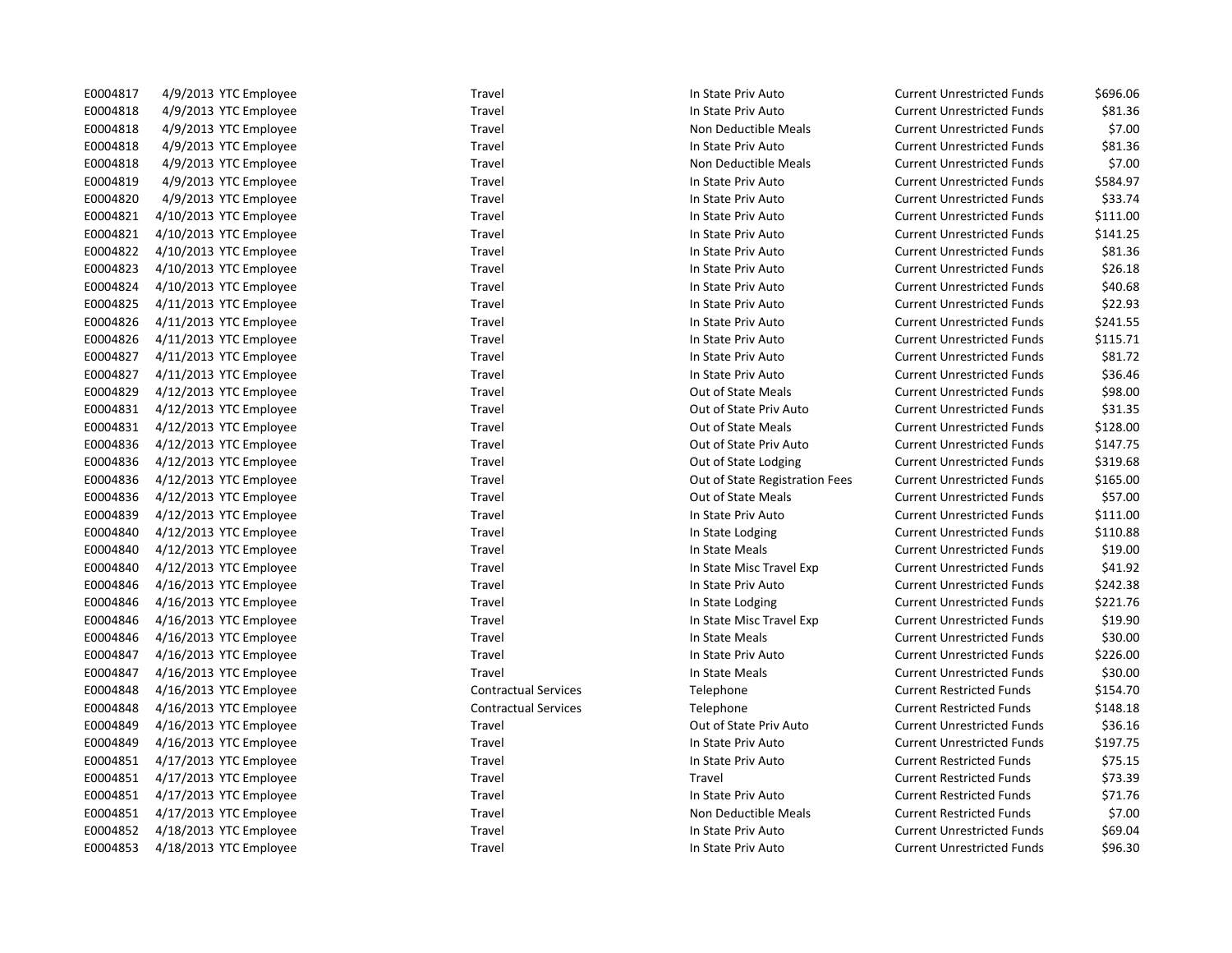E0004855 4/18/2013 YTC Employee Travel Travel Travel In State Priv Auto Current Unrestricted Funds \$25.59 E0004856 4/18/2013 YTC Employee Travel Travel Travel In State Priv Auto Current Unrestricted Funds \$83.05 E0004856 4/18/2013 YTC Employee Travel Travel Travel Non Deductible Meals Current Unrestricted Funds \$7.00 E0004857 4/18/2013 YTC Employee Travel Travel Travel In State Priv Auto Current Unrestricted Funds \$76.29 E0004860 4/23/2013 YTC Employee Travel Travel Travel Cut of State Air Trans Current Unrestricted Funds \$914.10 E0004860 4/23/2013 YTC Employee Travel Travel Travel Cut of State Priv Auto Current Unrestricted Funds \$39.96 E0004860 4/23/2013 YTC Employee Travel Travel Travel Cut of State Other Trans Current Unrestricted Funds \$87.00 E0004860 4/23/2013 YTC Employee Travel Travel Travel Cut of State Lodging Current Unrestricted Funds \$250.76 E0004860 4/23/2013 YTC Employee Travel Travel Travel Cut of State Misc Travel Current Unrestricted Funds \$33.00 E0004860 4/23/2013 YTC Employee Travel Travel Travel Cut of State Meals Current Unrestricted Funds \$32.00 E0004860 4/23/2013 YTC Employee Travel Travel Current Unrestricted Funds \$27.00 E0004860 4/23/2013 YTC Employee Travel Travel Travel Cut of State Meals Current Unrestricted Funds \$25.53 E0004862 4/24/2013 YTC Employee Contractual Services Other Professional Services Current Unrestricted Funds \$90.46 E0004863 4/25/2013 YTC Employee Travel Travel Travel Travel In State Priv Auto Current Unrestricted Funds \$117.79 E0004864 4/25/2013 YTC Employee Travel Travel Travel In State Priv Auto Current Unrestricted Funds \$169.50 E0004865 4/25/2013 YTC Employee Travel Travel Travel In State Priv Auto Current Unrestricted Funds \$236.52 E0004866 4/25/2013 YTC Commission Member Contractual Services Non State Employee Travel Current Unrestricted Funds \$79.10 E0004867 4/25/2013 YTC Employee Travel Travel Travel In State Priv Auto Current Unrestricted Funds \$166.50 E0004868 4/25/2013 YTC Employee Travel Travel Travel Out of State Other Trans Current Unrestricted Funds \$19.26 E0004868 4/25/2013 YTC Employee Travel Travel Travel Cut of State Lodging Current Unrestricted Funds \$982.38 E0004868 4/25/2013 YTC Employee Travel Travel Travel Cut of State Meals Current Unrestricted Funds \$64.00 E0004868 4/25/2013 YTC Employee Travel Travel Travel Cut of State Misc Travel Current Unrestricted Funds \$185.58 E0004868 4/25/2013 YTC Employee Travel Travel Travel Cut of State Meals Current Unrestricted Funds \$99.15 E0004869 4/26/2013 YTC Employee Travel Travel Travel In State Priv Auto Current Unrestricted Funds \$79.95 E0004870 4/26/2013 YTC Employee Travel Travel Travel In State Priv Auto Current Unrestricted Funds \$126.56 E0004871 4/26/2013 YTC Employee Travel Travel Travel In State Priv Auto Current Unrestricted Funds \$22.17 E0004872 4/26/2013 YTC Employee Travel Travel Travel In State Priv Auto Current Unrestricted Funds \$80.23 E0004873 4/26/2013 YTC Employee Travel Travel Travel In State Priv Auto Current Unrestricted Funds \$81.25 E0004873 4/26/2013 YTC Employee Travel Travel Travel Non Deductible Meals Current Unrestricted Funds \$7.00 E0004874 4/26/2013 YTC Employee Travel Travel Travel Cut of State Priv Auto Current Unrestricted Funds \$33.51 E0004875 4/26/2013 YTC Employee Travel Travel Travel Cut of State Air Trans Current Unrestricted Funds \$592.10 E0004875 4/26/2013 YTC Employee Travel Travel Travel Cut of State Priv Auto Current Unrestricted Funds \$40.68 E0004875 4/26/2013 YTC Employee Travel Travel Travel Cut of State Other Trans Current Unrestricted Funds \$64.46 E0004875 4/26/2013 YTC Employee Travel Travel Travel Cut of State Meals Current Unrestricted Funds \$48.00 E0004875 4/26/2013 YTC Employee Travel Travel Travel Cut of State Misc Travel Current Unrestricted Funds \$34.00 E0004875 4/26/2013 YTC Employee Travel Travel Travel Cut of State Meals Current Unrestricted Funds \$25.54 E0004875 4/26/2013 YTC Employee Travel Travel Current Unrestricted Funds \$18.25 E0004875 4/26/2013 YTC Employee Travel Travel Travel Cut of State Lodging Current Unrestricted Funds \$150.61 E0004876 4/26/2013 YTC Employee Travel Travel Travel Travel In State Priv Auto Current Unrestricted Funds \$61.08 E0004877 4/26/2013 YTC Employee Travel Travel Travel In State Priv Auto Current Unrestricted Funds \$127.56 E0004877 4/26/2013 YTC Employee Travel Travel Travel and the State Meals Current Unrestricted Funds \$32.00 E0004878 4/26/2013 YTC Employee Travel Travel Travel Cut of State Priv Auto Current Unrestricted Funds \$5.11 E0004878 4/26/2013 YTC Employee Travel Travel Travel Cut of State Other Trans Current Unrestricted Funds \$14.00

E0004878 4/26/2013 YTC Employee Travel Travel Travel Cut of State Misc Travel Current Unrestricted Funds \$1.50